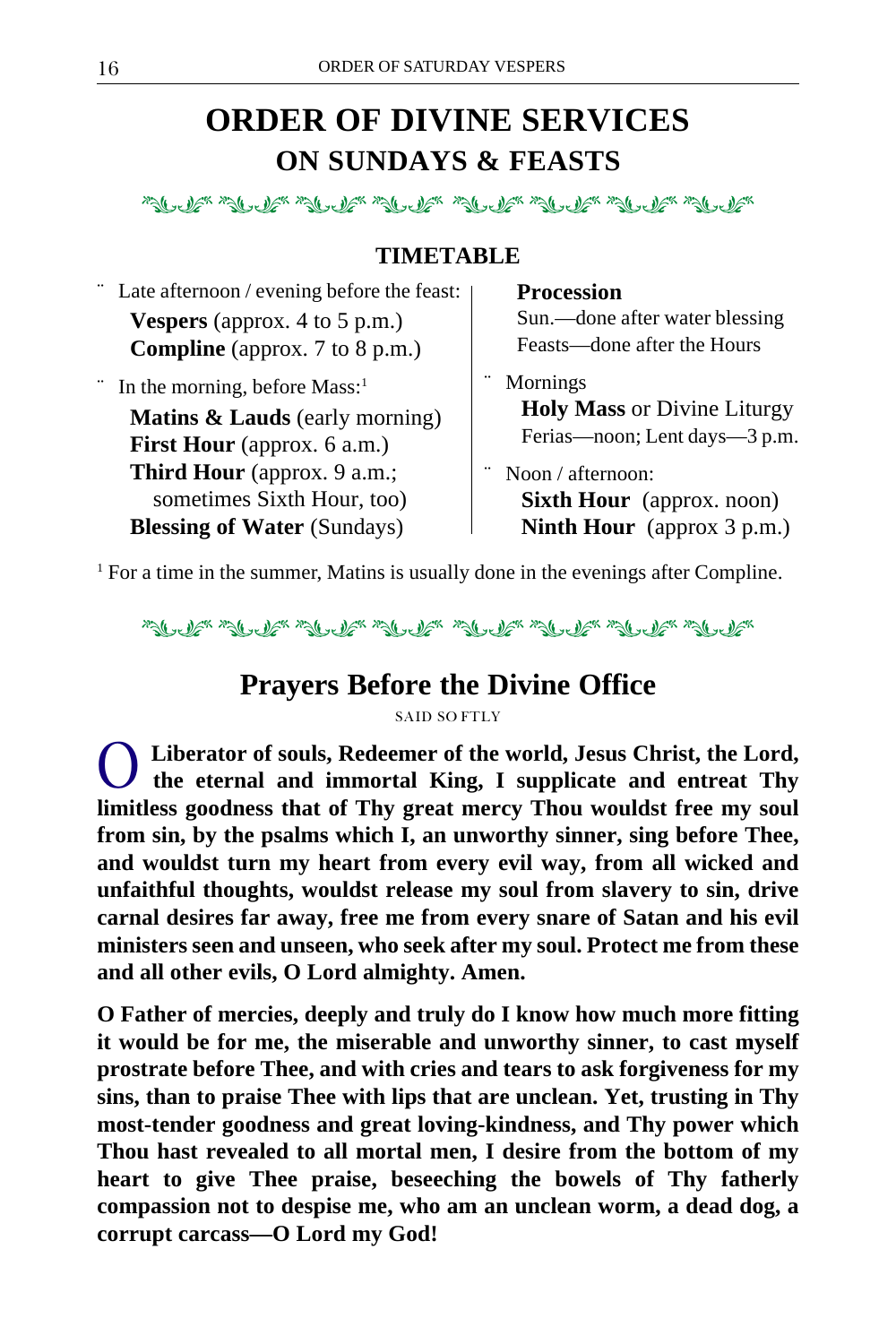## **VESPERS**

**2014 - 2014 - 2014 - 2014 - 2014 - 2014 - 2** 

The bells are rung in the festive manner; the Priest censes, then begins quietly: In the name... Our Father... Rejoice, Mary... (p. 1)





O Lord, make haste to help me. **A** Glo-ry be to the Fa-ther and to 0<br>-<br>ord, make haste to help me.  $\frac{1}{2}$  Glo-ry be to the Fa-<br> $\frac{1}{2}$ <br> $\frac{1}{2}$ <br> $\frac{1}{2}$ <br> $\frac{1}{2}$ <br> $\frac{1}{2}$ <br> $\frac{1}{2}$ <br> $\frac{1}{2}$ <br> $\frac{1}{2}$ <br> $\frac{1}{2}$ <br> $\frac{1}{2}$ <br> $\frac{1}{2}$ 

|  |  | the Son and to the Ho-ly Spi-rit, as it was in the be-gin-ning and |  |  |  |  |  |  |  |  |
|--|--|--------------------------------------------------------------------|--|--|--|--|--|--|--|--|
|  |  |                                                                    |  |  |  |  |  |  |  |  |
|  |  |                                                                    |  |  |  |  |  |  |  |  |

 **now and al-ways, and un-to the ag-es of ag- es. A-men. Al-le-lu- ya.**

(From Septuagesima to Pascha, in lieu of 'alleluya' is sung, 'Praise be to Thee, O Lord, King of eternal glory.')

#### *APPOINTED PSALMS*

| <b>Sunday evenings</b>                           | Psalms 109-113, p. 33.                                       |
|--------------------------------------------------|--------------------------------------------------------------|
| <b>Monday evenings</b>                           | Psalms 114-116, 119, & 120, p. 36.                           |
| <b>Tuesday evenings</b>                          | Psalms 121-125, p. 38.                                       |
| <b>Wednesday evenings</b>                        | Psalms 126-130, p. 40.                                       |
| <b>Thursday evenings</b>                         | Psalms 131-136, p. 42.                                       |
| <b>Friday evenings</b>                           | Psalms 137-141, p. 46                                        |
| <b>Nativity Psalms</b><br><b>Apostles' Feast</b> | First Vespers, p. 49; Second, p. 52<br>Second Vespers, p. 55 |
| <b>Saturday evenings</b>                         | Psalms 143-147, as follows:                                  |

*PSALM 143*

 $\sum$  lessed is the Lord n<br>
my fingers for war. **lessed is the Lord my God** - **Who teacheth my hands for battle and**

**My mercy and my refuge** - **my helper and my deliverer,**

**My defender is He, and in Him have I hoped** -**Who subjected my people under me.**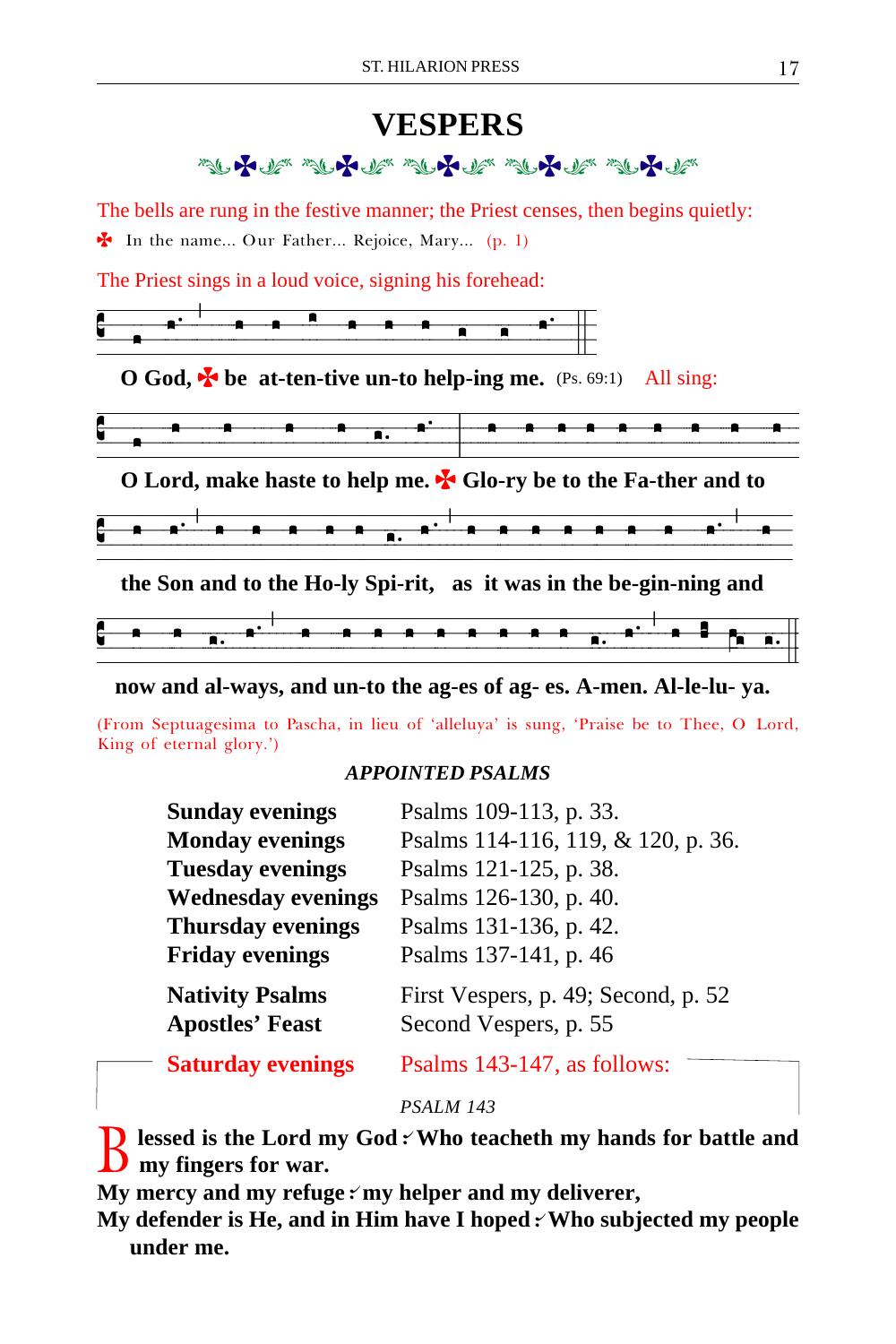- **O** Lord, what is man, that Thou art made known unto him  $\check{\cdot}$  or the son **of man, that Thou takest account of him?**
- **Man is like unto vanity his days like a shadow pass away.**
- **O Lord, bow down the heavens and come down** -**touch the mountains, and they shall smoke.**
- **Flash forth lightning, and Thou shalt scatter them send forth Thine arrows, and Thou shalt trouble them.**
- **Send forth Thy hand from on high rescue and deliver me from many waters, from the hand of the sons of aliens,**
- **Whose mouth hath spoken vanity and their right hand is the right hand of unrighteousness.**
- **O God, a new song shall I sing unto Thee with the psaltery of ten strings shall I chant unto Thee,**
- **Who givest salvation unto kings, Who redeemest David Thy servant from the evil sword deliver me.**
- **And rescue me from the hand of the sons of aliens whose mouth hath spoken vanity, and their right hand is the right hand of unrighteousness,**

**Whose sons are like new plants**-**strongly planted in their youth,**

**Their daughters prettified** - **and lavishly adorned like unto a temple.**

**Their garners are full**- **bursting forth with all manner of store.**

- **Their garners are functionally form with an manner or store.<br>Their sheep are abundant in young, multiplying in their gateways**  $\cdot$ **their oxen are fat.**
- **There is no breach of wall nor any passage, nor any outcry in their streets.**
- **They have called the people blessed which fareth thus but blessed is the people whose God is the Lord.**

At each Glory Be, everyone turns east & makes a deep bow:

*M* Glory be to the Father and to the Son : and to the Holy Spirit. *rise:* As it was in the beginning, and now and always  $\cdot$  and unto the ages of

**ages. Amen.** ------ -- 

Bles-sed is the Lord my God.

#### *PSALM 144*

**I** will exalt Thee, O my God, my king, and I will bless Thy name for ever: yea, for ever and ever. **ever** - **yea, for ever and ever.**

**E** Evert yea, for ever and ever.<br>Every day will I bless Thee *:* and I will praise Thy name for ever, yea, **for ever and ever.**

**Great is the Lord and exceedingly to be praised** - **and of His greatness**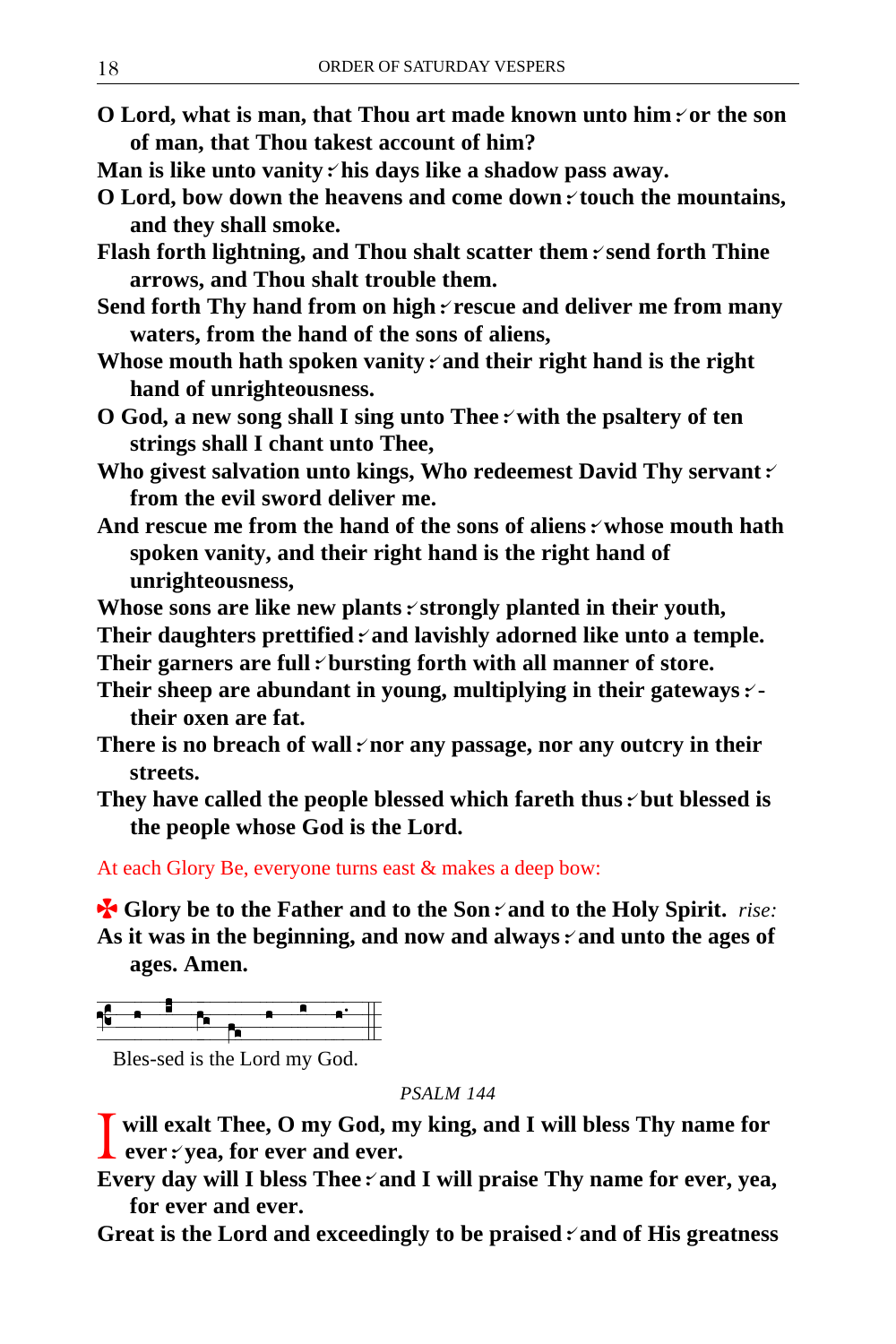**there is no end.**

- **Generation and generation shall praise Thy works and Thy power shall they declare.**
- **Of the majesty of the glory of Thy holiness shall they speak**  $\cdot$  **and they shall tell of Thy wonders.**
- And the power of Thine awesome deeds shall they relate  $\cdot$  and they shall **tell of Thy majesty.**
- **The memory of the multitude of Thy goodness shall they pour forth**-**and in Thy righteousness shall they rejoice.**
- **Compassionate and merciful is the Lord**-**long-suffering and plenteous in mercy.**
- **The Lord is good to all and His compassions are over all His works.**
- **Let all Thy works, O Lord, give praise to Thee**-**and let Thy righteous ones bless Thee.**
- **Of the glory of Thy kingdom shall they speak and shall tell of Thy dominion,**
- **To make Thy dominion known to the sons of men**  $\cdot$  and the glory of the **majesty of Thy kingdom.**
- **Thy kingdom is the kingdom of all the ages and Thy sovereignty is in every generation and generation.**
- **Faithful is the Lord in all His words and holy in all His works.**
- **The Lord upholdeth all that are falling**-**and setteth up all that are broken down.**
- **The eyes of all look to Thee with hope and Thou gavest them their food in due season.**
- **Thou openest Thy hand and fillest every living thing with Thy favour. Righteous is the Lord in all His ways**- **and holy in all His works.**
- **The Lord is nigh unto all that call upon Him** -**to all that call on Him in truth.**
- **The will of them that fear Him shall He do and their supplication shall He hear, and He shall save them.**
- **The Lord preserveth all that love Him**-**but all the sinners shall He utterly destroy.**
- **My mouth shall speak the praise of the Lord and let all flesh bless His holy name for ever, yea, for ever and ever.**

*M* Glory be to the Father and to the Son : and to the Holy Spirit.

**As it was in the beginning, and now and always**-**and unto the ages of ages. Amen.**



For ev-er, and un- to the ag- es of ag- es.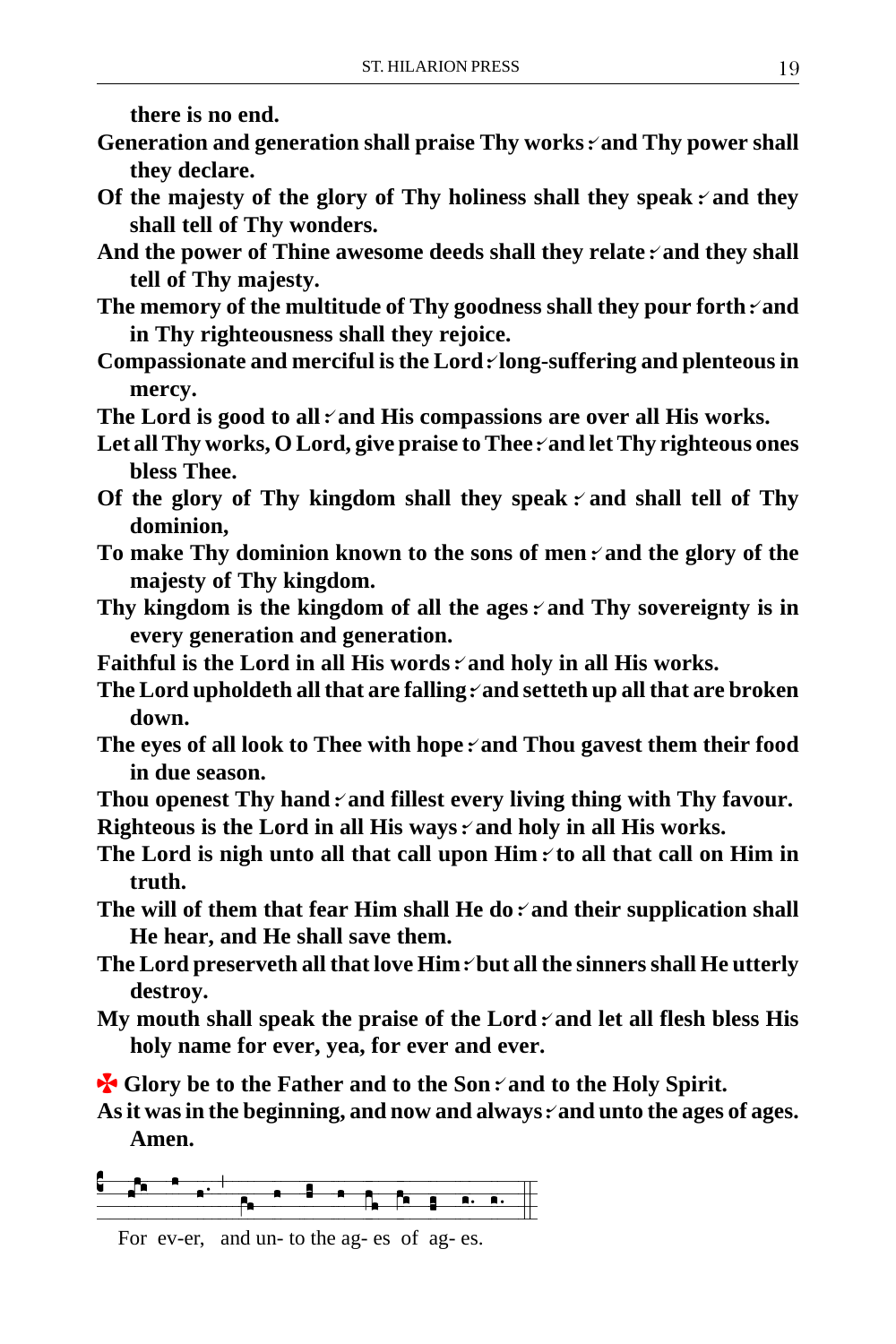#### *PSALM 145*

- **P** raise the Lord, O my soul; I will praise the Lord in my life : I will chant unto my God for as long as I have my being. **chant unto my God for as long as I have my being.**
- **Trust ye not in princes**-**in the sons of men, in whom there is no salvation.**
- **His spirit shall go forth, and he shall return unto his earth** -**in that day all his thoughts shall perish.**
- **Blessed is he of whom the God of Jacob is his help, whose hope is in the Lord his God** -**Who hath made heaven and the earth, the sea and all that is therein,**
- **Who keepeth truth unto eternity** -**Who executeth judgment for the wronged, Who giveth food unto the hungry.**

**The Lord looseth the fettered** -**the Lord maketh wise the blind.**

**The Lord setteth aright the fallen** -**the Lord loveth the righteous.**

**The Lord preserveth the proselytes; He shall adopt for His own the orphan and widow** - **and the way of sinners shall He destroy.**

- **The Lord shall be king unto eternity** -**thy God, O Sion, unto generation and generation.**
- **EX** Glory be to the Father and to the Son and to the Holy Spirit.
- **As it was in the beginning, and now and always and unto the ages of** -

ages. Amen. 
$$
\left\lceil \frac{1}{\sqrt{1-\frac{1}{\sqrt{1-\frac{1}{\sqrt{1-\frac{1}{\sqrt{1-\frac{1}{\sqrt{1-\frac{1}{\sqrt{1-\frac{1}{\sqrt{1-\frac{1}{\sqrt{1-\frac{1}{\sqrt{1-\frac{1}{\sqrt{1-\frac{1}{\sqrt{1-\frac{1}{\sqrt{1-\frac{1}{\sqrt{1-\frac{1}{\sqrt{1-\frac{1}{\sqrt{1-\frac{1}{\sqrt{1-\frac{1}{\sqrt{1-\frac{1}{\sqrt{1-\frac{1}{\sqrt{1-\frac{1}{\sqrt{1-\frac{1}{\sqrt{1-\frac{1}{\sqrt{1-\frac{1}{\sqrt{1-\frac{1}{\sqrt{1-\frac{1}{\sqrt{1-\frac{1}{\sqrt{1-\frac{1}{\sqrt{1-\frac{1}{\sqrt{1-\frac{1}{\sqrt{1-\frac{1}{\sqrt{1-\frac{1}{\sqrt{1-\frac{1}{\sqrt{1-\frac{1}{\sqrt{1-\frac{1}{\sqrt{1-\frac{1}{\sqrt{1-\frac{1}{\sqrt{1-\frac{1}{\sqrt{1-\frac{1}{\sqrt{1-\frac{1}{\sqrt{1-\frac{1}{\sqrt{1-\frac{1}{\sqrt{1-\frac{1}{\sqrt{1-\frac{1}{\sqrt{1-\frac{1}{\sqrt{1-\frac{1}{\sqrt{1-\frac{1}{\sqrt{1-\frac{1}{\sqrt{1-\frac{1}{\sqrt{1-\frac{1}{\sqrt{1-\frac{1}{\sqrt{1-\frac{1}{\sqrt{1-\frac{1}{\sqrt{1-\frac{1}{\sqrt{1-\frac{1}{\sqrt{1-\frac{1}{\sqrt{1-\frac{1}{\sqrt{1-\frac{1}{\sqrt{1-\frac{1}{\sqrt{1-\frac{1}{\sqrt{1-\frac{1}{\sqrt{1-\frac{1}{\sqrt{1-\frac{1}{\sqrt{1-\frac{1}{\sqrt{1-\frac{1}{\sqrt{1-\frac{1}{\sqrt{1-\frac{1}{\sqrt{1-\frac{1}{\sqrt{1-\frac{1}{\sqrt{1-\frac{1}{\sqrt{1-\frac{1}{\sqrt{1-\frac{1}{\sqrt{1-\frac{1}{\sqrt{1-\frac{1}{\sqrt{1-\frac{1}{\sqrt{1-\frac{1}{\sqrt{1 - \frac{1}{\sqrt{1-\frac{1}{\sqrt{1-\frac{1}{\sqrt{1 - \frac{1}{\sqrt{1 - \frac{1}{\sqrt{1 - \frac{1}{\sqrt{1 - \frac{1}{\sqrt{1 - \frac{1}{\sqrt
$$

I will praise my God in my life.

*PSALM 146*

**P** raise ye the Lord, for a psalm is a good thing  $\cdot$  let praise be sweet unto our God. **unto our God.**

**The Lord buildeth up Jerusalem**  $\cdot$  **He shall gather together the dispersed of Israël.**

**He healeth the broken in heart**- **and bindeth their fractures together.**

- **He numbereth the multitude of the stars and calleth them all by name.**
- **Great is our Lord, and great is His strength and of His understanding there is no measure.**

**The Lord lifteth up the meek** - **but humbleth sinners to the earth.**

Fire Eord inteth up the literal coat humbleth simichs to the earth.<br>Begin your song to the Lord with thanksgiving  $\epsilon$  chant unto God with **the harp,**

**To Him that covereth heaven with clouds**- **Who prepareth rain for the earth,**

**Who maketh grass to grow on the mountains**- **and green herb for the service of man,**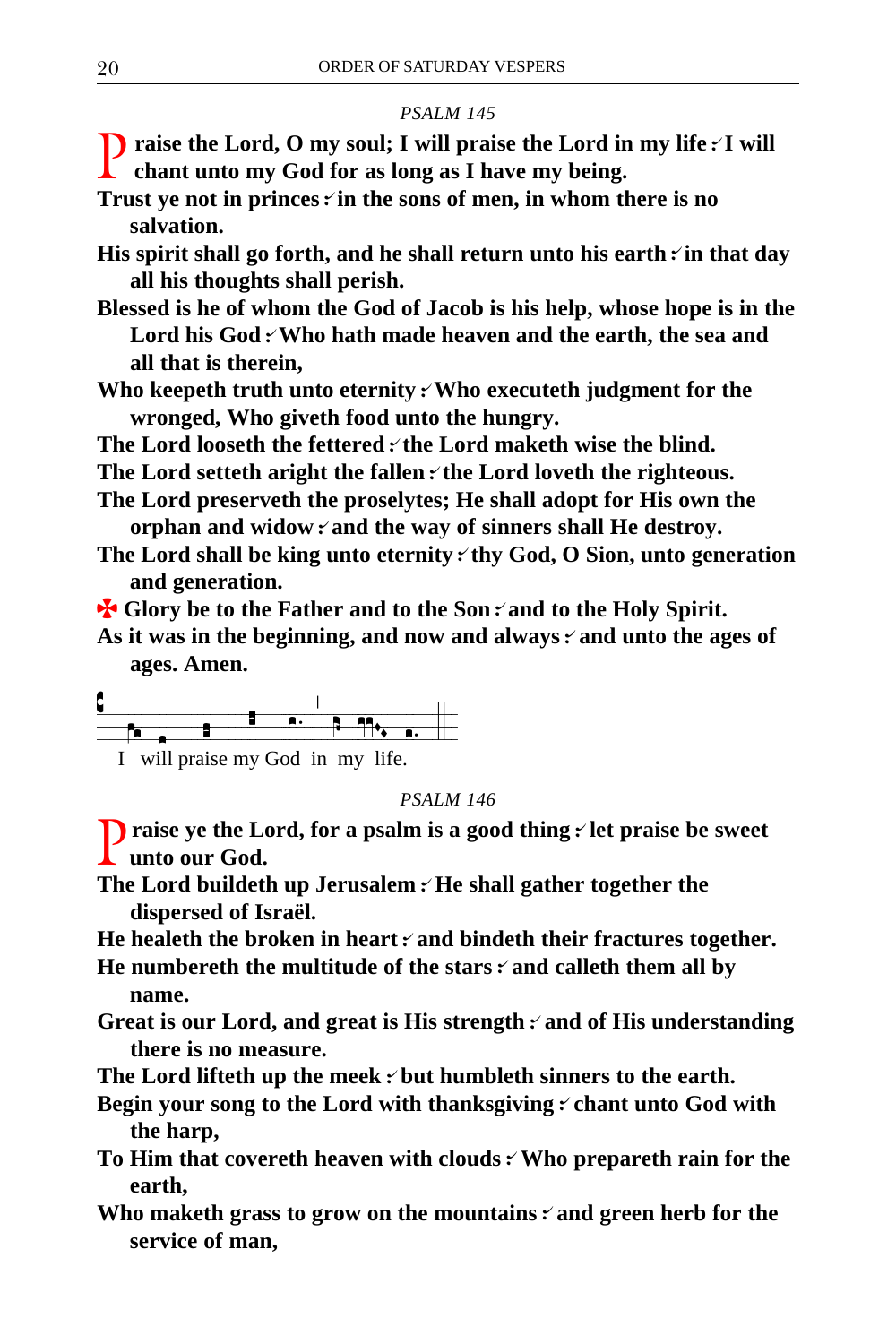- Who giveth to the beasts their food : and to the younglings of the ravens which call upon Him.
- He shall not delight in the strength of a horse  $\gamma$  nor in the legs of man is He well pleased.
- The Lord is well pleased in them that fear Him : and in them that hope in His mercy.
- Glory be to the Father and to the Son : and to the Holy Spirit.
- As it was in the beginning, and now and always : and unto the ages of ages. Amen.



Let praise be sweet un-to our God.

PSALM 147

Traise the Lord, O Jerusalem : praise thy God, O Sion.

 $\blacktriangle$  For He hath strengthened the bars of thy gates : He hath blessed thy sons within thee.

- He bringeth peace upon thy borders  $\cdot$  and with the fatness of the wheat He filleth thee.
- He sendeth His saying unto the earth  $\gamma$  right swiftly runneth His word. He giveth His snow like wool : the mist He sprinkleth like ashes.

He hurleth His ice like morsels : who shall stand before His cold?

- He shall send forth His word and melt them : His wind shall blow and the waters shall flow.
- He declareth His word unto Jacob : His statutes and judgments to Israël.
- He hath not dealt so with every nation : nor hath He shown His judgments unto them.
- Glory be to the Father and to the Son : and to the Holy Spirit.
- As it was in the beginning, and now and always : and unto the ages of ages. Amen.

Praise the Lord, O Je-ru-sa-lem.

### varies

#### **CHAPTER**

Priest: Blessed be the God & Father of our Lord Jesus Christ, the Father of mercies and the God of all comfort, Who comforteth us in all our tribulation. (2 Cor. 1:3.4)



 $\mathbb R$ . Thanks be to God!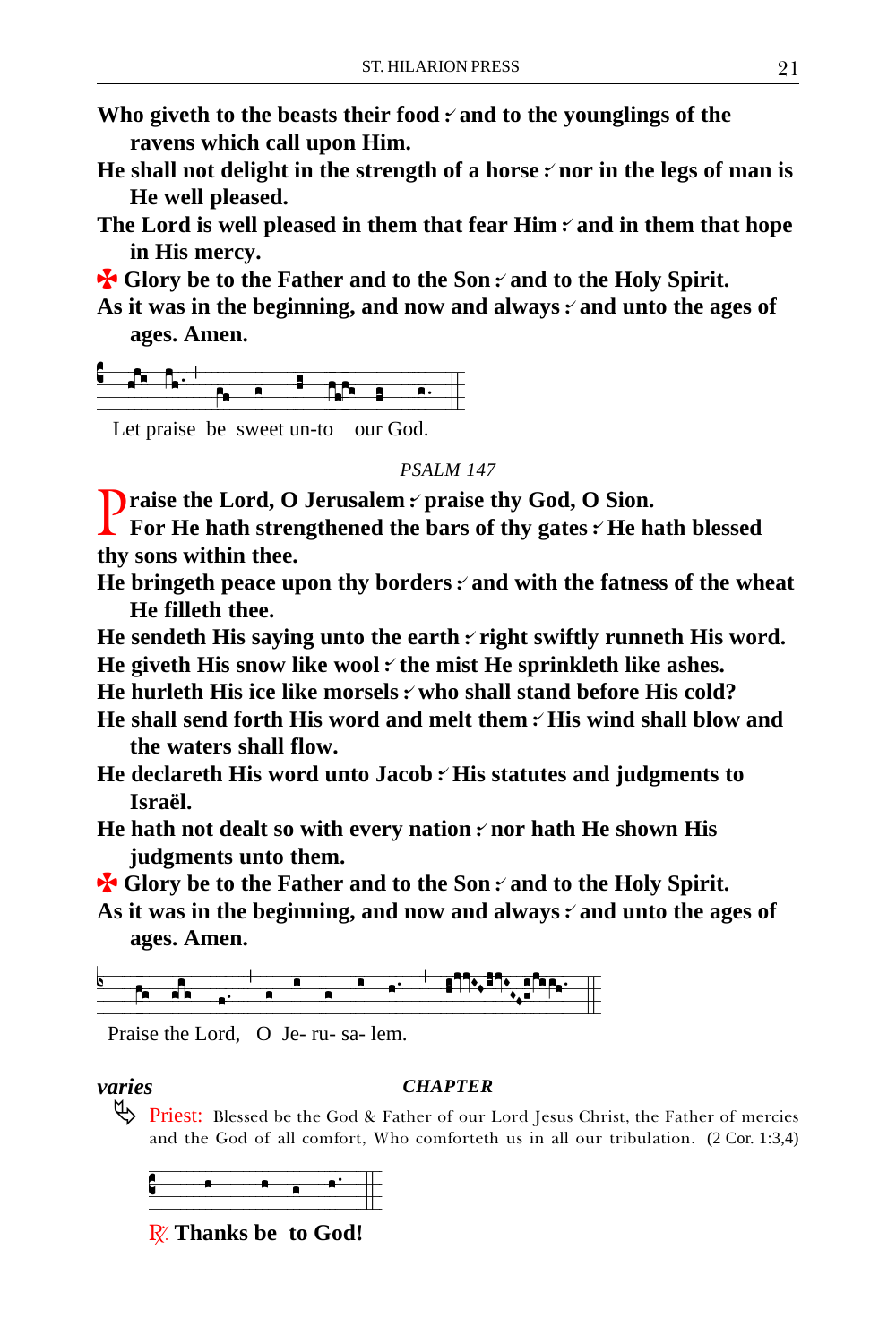#### varies

#### **RESPONSORY**

Chanters: I alone have compassed the circuit of heaven, and have walked in the waves of the sea. In every people and in every nation I have had the chief rule. | By My power I have trodden under My feet the hearts of all the high and low. ||  $\overline{V}$ . I dwelt in the highest places, and My throne is in a pillar of cloud. | By My power  $\ldots$  |  $\blacktriangleright$  Glory be  $\ldots$  Holy Spirit. | By My power  $\ldots$  (Ecclus. 24:8-11, 7)

#### **HYMN OF ST. AMBROSE** - Varies  $Choir 1<sup>1</sup>$ Light, O blessèd Trinity, Choir 2: O Christ, release us from O first and royal Unity, our bonds. The fiery sun now withdraweth; From sinful habits wash us clean, Pour forth Thy light within our Before all else, absolve our sins, Forgive the evils we have done. hearts. Choir 2: At morning, let our hymns Choir 1: We pray Thee to give ear praise Thee, to us. At evening, let us pray to Thee, We beseech Thee to rescue us: In our lowly exaltation, Christ Jesus, Who art almighty, Deliv'r us from the evil one. Let all the ages give Thee praise. Both choirs, with a deep bow: Choir 1: Now night-time draweth nigh to us; Y To God the Father, glory be, Grant us a calm and peaceful night, And glory to His only Son, And in the morning gaze on us With the Spirit, the Paraclete, Both now and for eternity. Amen. From heaven, O All-Merciful.



 $\overline{V}$ . Let our eve-ning prayer as-cend to Thee, O Lord.

Meanwhile we say softly:  $\mathbb{R}$ . And may Thy mercy descend upon us.

#### **CENSING**

Server: Benedícite. Priest: Dóminus. May this incense be blessed by Him in Whose honour it shall be burnt. In the name of Father and Son and Holy Spirit. Amen.

> **CANTICLE OF THE MOTHER OF GOD** called the Magnificat  $-$  Luke 1:46-55

y soul doth magnify the Lord : and my spirit hath rejoiced in God my Saviour.

For He hath looked upon the lowliness of His handmaiden : for behold, from henceforth all generations shall call me blessed.

For the Mighty One hath done great things to me - and holy is His name.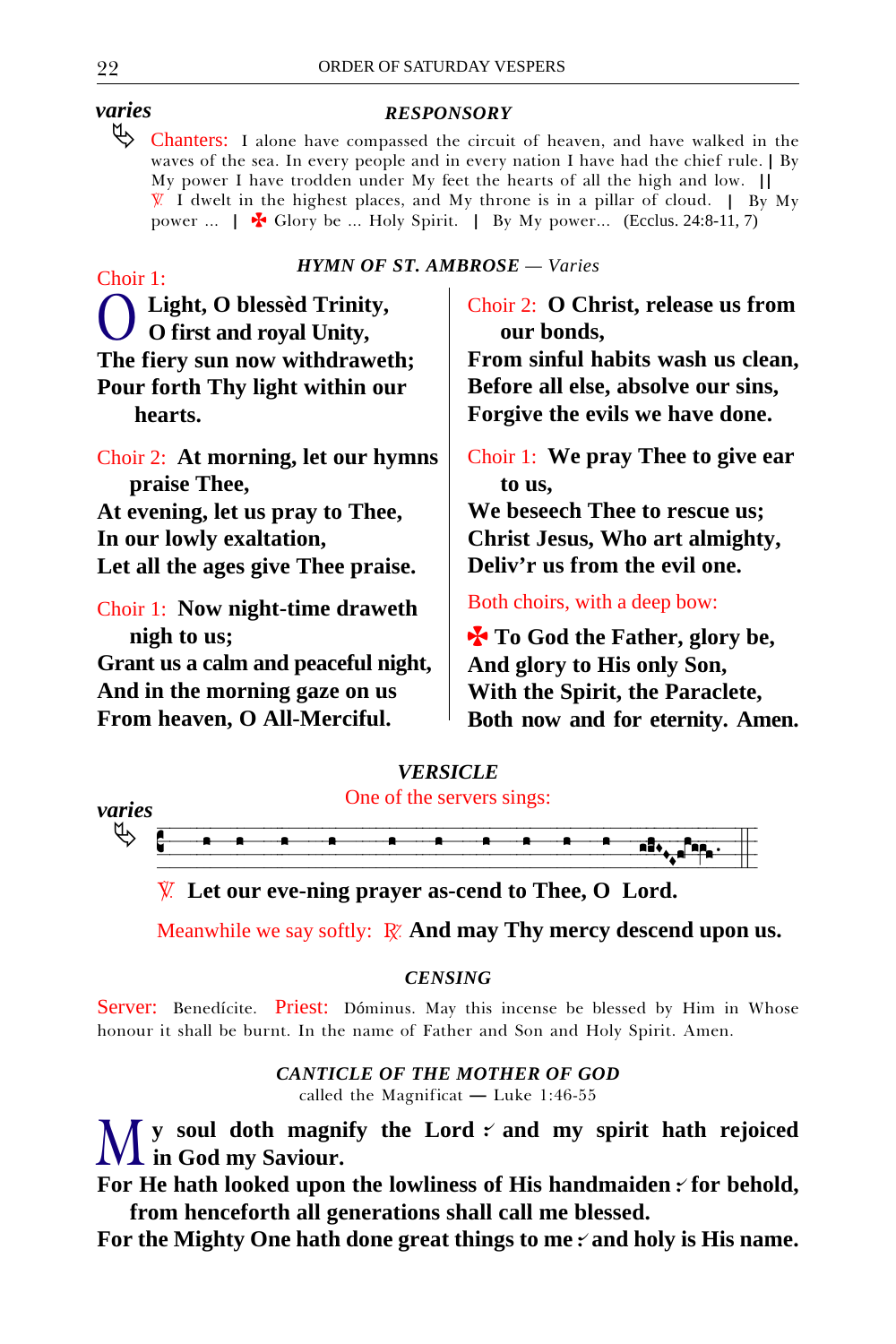**And His mercy is on them that fear Him**- **unto generation and generation.**

- **He hath showed strength with His arm He hath scattered the proud in the imagination of their heart.**
- **He hath put down the mighty from their seat and exalted them of low degree.**
- **He hath filled the hungry with good things and the rich He hath sent empty away.**

**He hath holpen His servant Israël**-**in remembrance of His mercy,**

**As He spake to our fathers**-**to Abraham and his seed for ever.**

On very great Feasts, the antiphon is repeated here.

**Glory be to the Father and to the Son** : and to the Holy Spirit.

**As it was in the beginning, and now and always**- **and unto the ages of ages. Amen.**

## *ANTIPHON OF THE DAY*

Choir: May my soul rejoice in the Lord God my Saviour. *varies*  $\Rightarrow$ 

## *KYRIELEYSON*

(Lord, have mercy; Christ, have mercy; Lord, have mercy.)



Choir 2: **Kyrieléyson.**

| Choir $2$ : | Xristeléyson. |
|-------------|---------------|
| Choir 1:    | Xristeléyson. |
| Choir 2:    | Xristeléyson. |
| Choir $1$ : | Kyrieléyson.  |

Kyrieléyson.



Both choirs: **Ky-ri- e- léy-son.**

## *LORD'S PRAYER* The Priest sings:

**ur Father, Who art in heaven, hallowed be Thy name. Thy kingdom come. Thy will be done on earth as it is in heaven. Give us this day our daily bread, and forgive us our debts as we forgive our debtors. And**



 $\overline{\mathbf{V}}$ . The Lord be with you.  $\overline{\mathbf{V}}$ . And with thy spi-rit.  $\overline{\mathbf{V}}$ . Let us pray.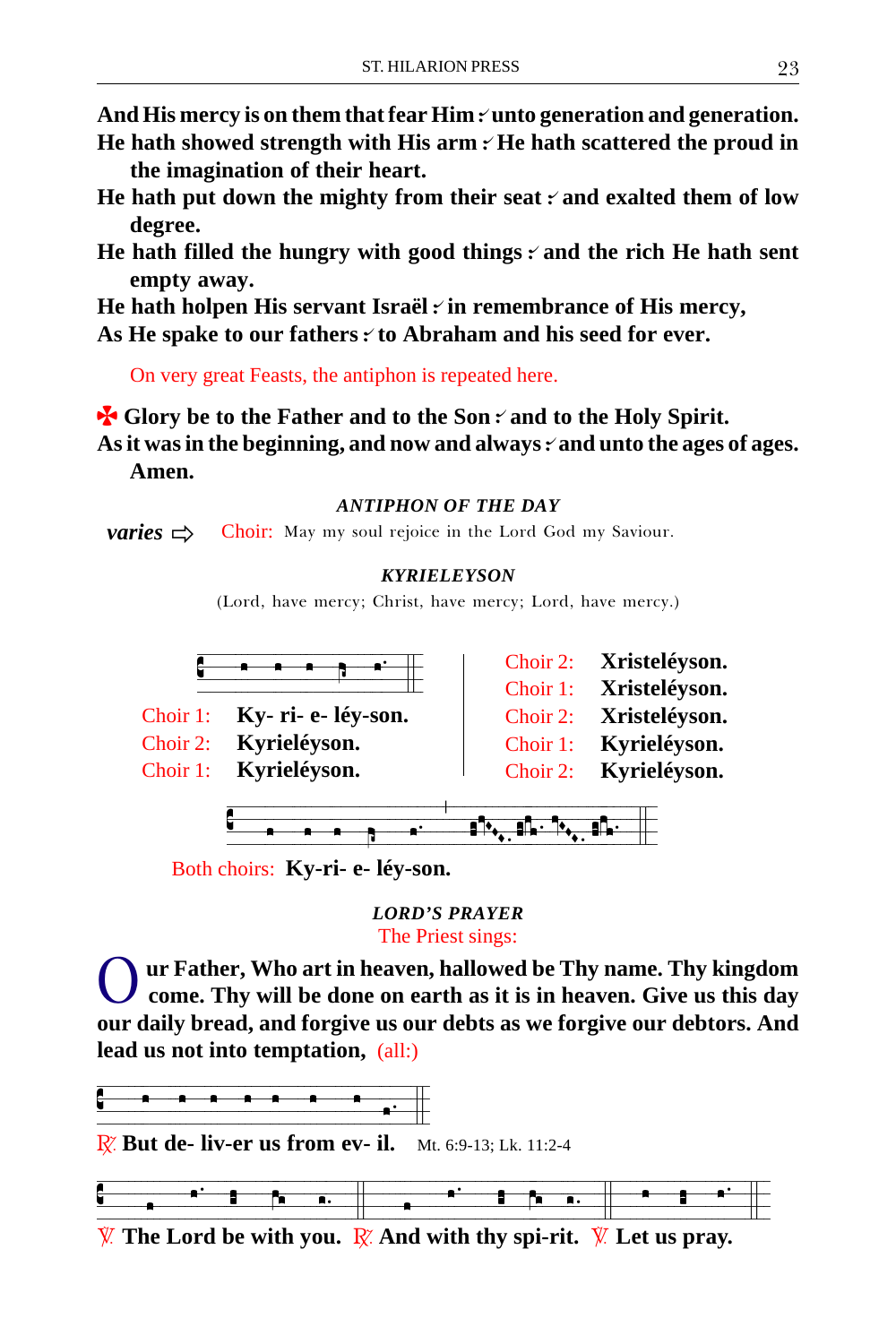**COLLECT OF THE DAY, OR:** 

vive ear, O Lord, unto Thy family rendering the offerings of evening unto Thy name, and deign to protect throughout the quietness of the night those whom Thou hast preserved throughout each moment of the day. Through our Lord Jesus Christ Thy Son, Who liveth and reigneth with Thee in the unity of the Holy Spirit, God through all the ages of ages.  $R<sub>z</sub>$  Amen.

| Priest: | $\overline{\mathbf{V}}$ . The Lord be with you. | $\mathbb{R}$ . And with thy spirit. |
|---------|-------------------------------------------------|-------------------------------------|
| Server: | $\hat{V}$ . Let us bless the Lord.              | $\mathbb R$ . Thanks be to God.     |

## **BISHOP'S BLESSING**

Deacon: O Prince of the Church, shepherd to the sheep, may it please thee to bless the people entrusted to thy care. (He turns to the people:) With meekness and with charity, bow down yourselves for a blessing.  $\mathbb{R}^{\prime}$ . Thanks be to God. The Bishop sings the proper blessings over the people; each time we answer:  $\mathbb{R}^{\prime}$ . **Amen.** 

### **COMMEMORATION OF THE HOLY TRINITY**

Choir: Our hope art Thou, our salvation, our great glory, O most blessed Trinity!

 $\overline{\mathbb{V}}$ . Let us bless the  $\blacktriangleright$  Father and the Son, with the Holy Spirit.

## $\overline{\mathbb{R}}$ . Let us praise Him and supremely exalt Him unto the ages.

Priest: Let us pray. O almighty, everlasting God, Who hast given us Thy servants grace by confessing the true Faith, to acknowledge the glory of the eternal Trinity, and in the might of Thy majesty to worship the Unity: we beseech Thee that by our steadfastness in this Faith we may be defended for ever from all adversities.  $\blacktriangleright$  In which Trinity Thou livest and reignest, one God through all the ages of ages. R. Amen.

### **COMMEMORATION OF OUR LADY**

**Choir:** By thy Child a mother, in childbirth a Virgin: be glad and rejoice, O sacred Mother of the Lord!

## V. Holy Theotókos, Ever-Virgin Mary.  $\overline{\mathbb{R}}$ . Intercede for us with the Lord our God. *Priest*:

Let us pray. O almighty, everlasting God, protect us Thy servants by the right hand of Thy might from all dangers: and by the intercession of the blessed Ever-Virgin Mary, cause us to rejoice in well-being, present and to come. ★ Through our Lord Jesus Christ Thy Son, Who liveth and reigneth with Thee in the unity of the Holy Spirit, God through all the ages of ages. R. Amen.

### **SAINT OF THE DAY-As Appointed**

*varies*  $\Rightarrow$ The Saint's antiphon, versicle, & collect are sung; or:

Choir: Holy and wonderful is the true Light, bestowing light upon them that have persevered in the contest of their struggle. They shall receive from Christ an everlasting radiance, in which they exult unceasingly with joy.

varies

 $\mathfrak{B}$ 

Priest<sup>.</sup>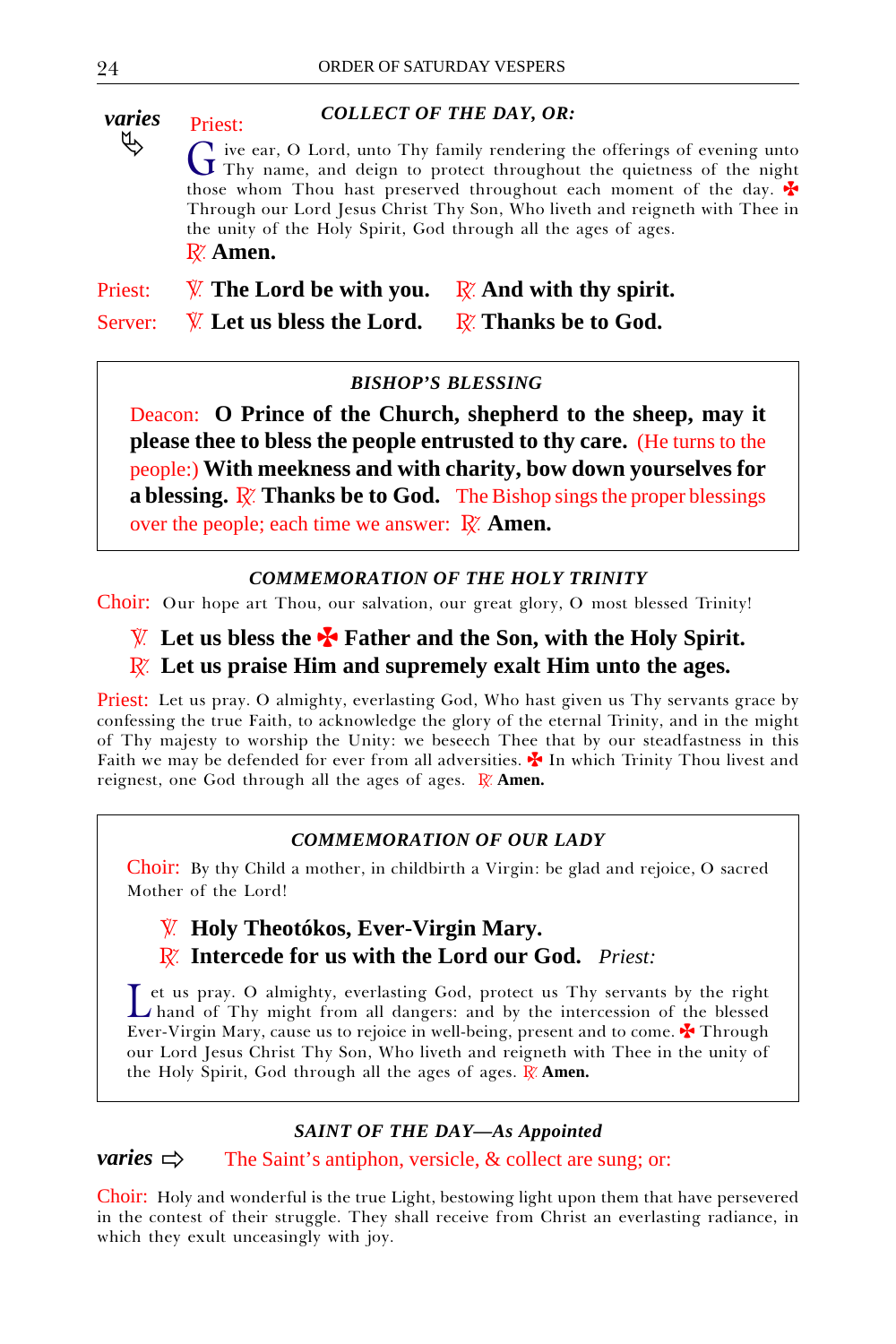## $\overline{\mathcal{X}}$  Wondrous is God in His Saints, the God of Israël.  $\mathbb{R}^{\prime}$ . He will give power and strength unto His people. (Ps. 67:38)

et us pray. O almighty, everlasting God, Who didst enkindle the flame of Thy love in The hearts of Thy holy (martyr(s) or confessor(s), etc.) N. (and N.), bestow upon our minds the same strength of faith and charity, that we may profit by the example of (him, her, them) in whose victories we rejoice. Y Through our Lord Jesus Christ Thy Son, Who liveth and reigneth with Thee in the unity of the Holy Spirit, God through all the ages of ages.  $\mathbb{R}$  Amen.

#### **COMMEMORATION OF ALL SAINTS**

Choir: By the prayers of all Thy Saints, bestow salvation of body and of soul, O Christ, to Thy servants.

## $\overline{\mathcal{V}}$ . Let the righteous rejoice in the presence of God.

#### $\overline{\mathbb{R}}$ . Let them delight in gladness. (Ps. 67:3)

et us pray. Behold our weaknesses, O Lord, and with all Thy Saints interceding, s especially our most pure Lady, the Mother of God and Ever-Virgin Mary, the holy and chosen Archangels Michael, Raphael, and Gabriel, Thy holy Baptist and Forerunner John, and Saints N. and N., ...

The Deacon sings the names of today's Saints, then the Priest continues:

Help us with Thy swift mercy. Y Through our Lord Jesus Christ Thy Son, Who liveth and reigneth with Thee in the unity of the Holy Spirit, God through all the ages of ages.  $\mathbb{R}^r$  **Amen.** 

#### COMM. OF ST. JOHN OF SAN FRANCISCO

Choir: Be joyful, O our mother, Jerusalem, for that thy King, the most high and most humble God, hath exalted unto the joy of the heavenly kingdom, in union with the Saints, the holy hierarch John the wonder-worker.

## $\hat{V}$ . Pray for us, blessed John.

## $\mathbb{R}$ . That we may be made worthy of the promises of Christ.

et us pray. O almighty and merciful God, inspirer of every good deed and lover of I holiness, grant unto us Thy servants, who keep with piety the holy memory of Thy blessed confessor and hierarch John: that by the prayers of him whose righteous life we reverence, we may be united to the company of the heavenly citizens.  $\blacktriangleright$  Through our Lord Jesus Christ Thy Son, Who liveth and reigneth with Thee in the unity of the Holy Spirit, God through all the ages of ages.  $\mathbb{R}^r$  **Amen.** 

#### **PROCESSION-From Trinity to Advent**

**Choir:** O glorious Cross, O venerable Cross, O wood of great price and sign of wonderment, through which both the Devil is defeated and the world is redeemed by the blood of Christ, alleluva.

## $\overline{\mathcal{V}}$ . We worship Thee, O Christ, and we bless Thee.  $\mathbb{R}$ . For by Thy holy Cross Thou hast redeemed the world.

et us pray. O God, Who didst will to sanctify the banner of the life-creating J Cross with the precious blood of Thine only-begotten Son, our Lord Jesus Christ: grant, we beseech Thee, that they who rejoice in the glory of this holy Cross may also rejoice for Thy protection everywhere.  $\blacktriangleright$  Through the same Christ our Lord. R. Amen.